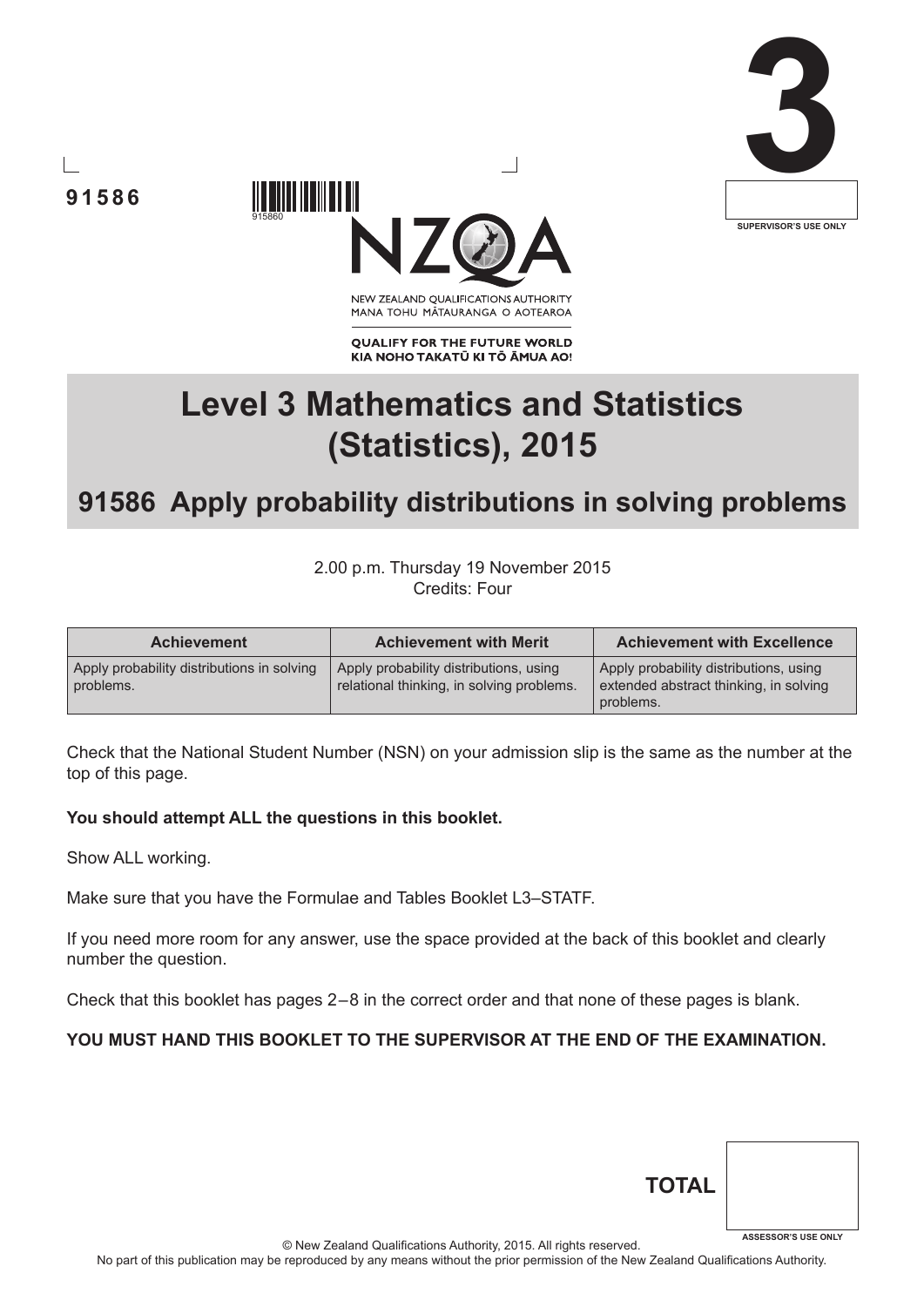#### **QUESTION ONE**

(a) At train station A, the time it will take for the next train to arrive is between 2 and 12 minutes, with all times in between equally likely.

At train station B, the time it will take for the next train to arrive is between 4 and 9 minutes, with all times in between equally likely.

(i) Using an appropriate probability distribution model, sketch each distribution on the same axes below.

Add as much relevant information as possible and clearly label each distribution.



(ii) Calculate the probability that it takes more than 8 minutes for the next train to arrive at train station A and more than 8 minutes for the next train to arrive at train station B.

Give any assumption(s) that needs to be made.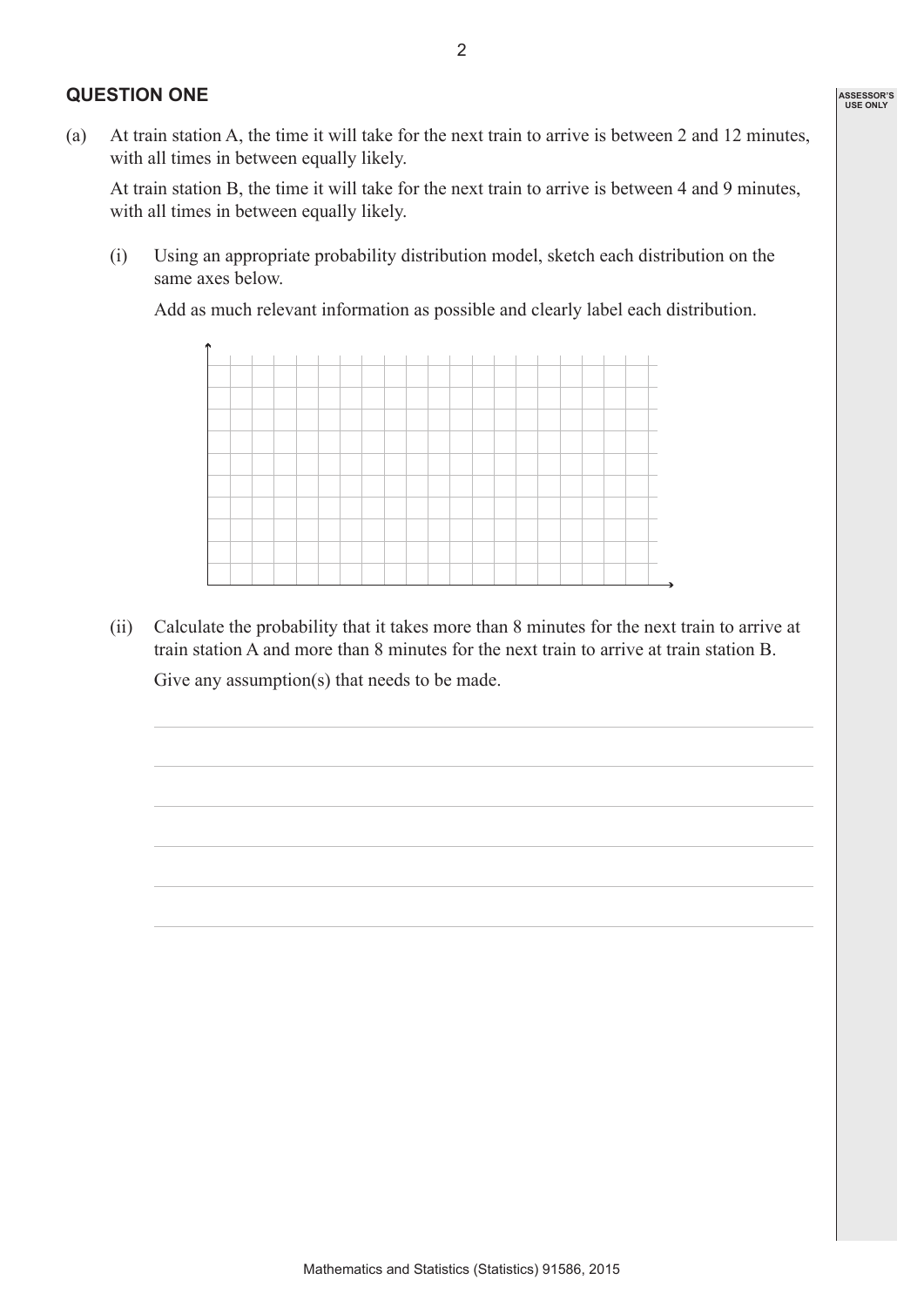3

**ASSESSOR'S USE ONLY**

- (b) It is estimated that 13% of the cars driven on New Zealand roads are red. Suppose that the colours of the next seven cars that pass in an opposite lane to a driver are observed.
	- (i) Using an appropriate probability distribution model, calculate the probability that at least two of the seven cars are red.

(ii) Justify your selection of a probability distribution model.

(iii) For *n* number of cars that pass in an opposite lane to a driver, the probability that at least one of the cars is red is 0.965 (rounded to 3 decimal places).

Determine the value of *n*.

Support your answer with appropriate statistical statements and calculations.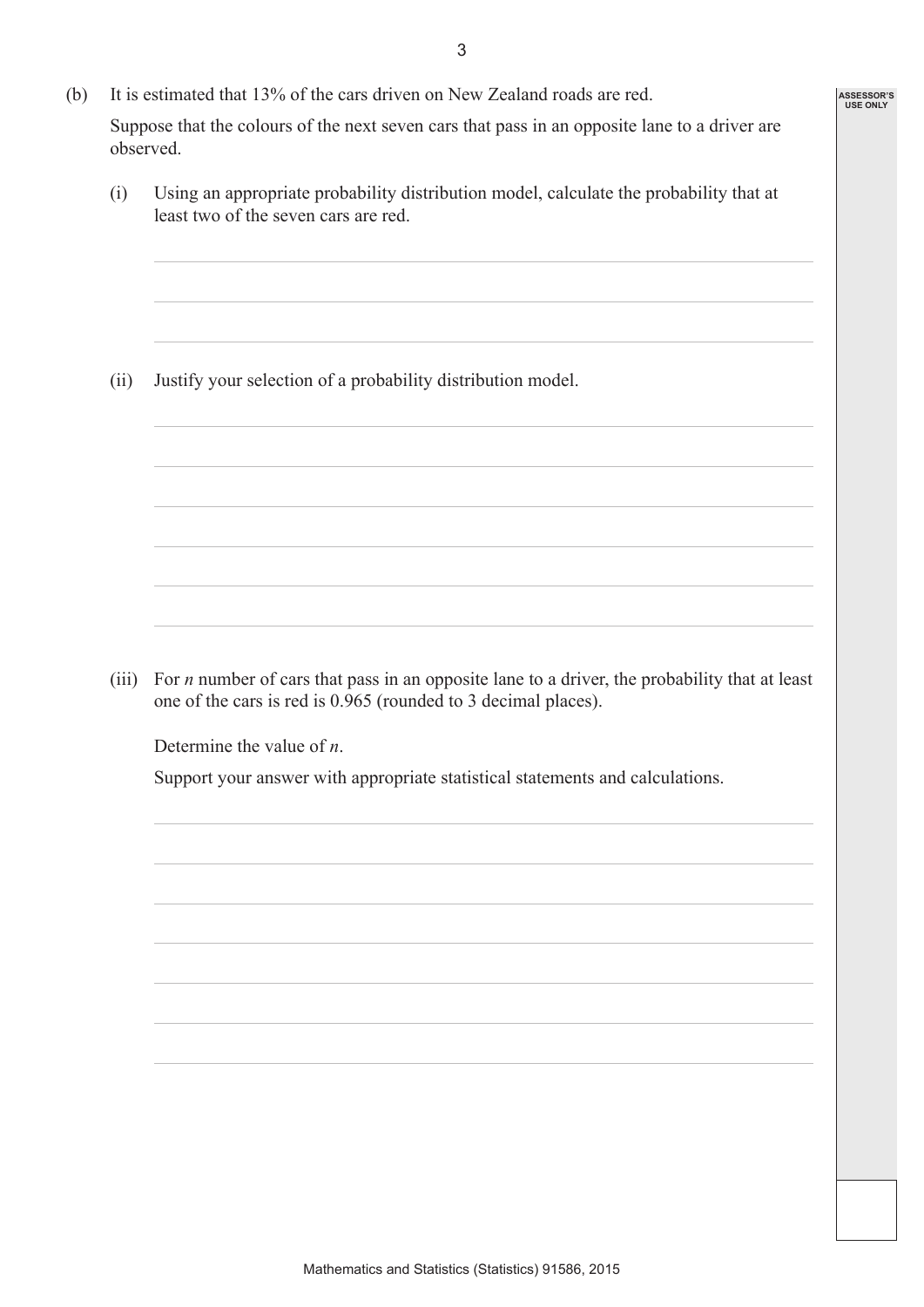### **QUESTION TWO**

(a) A car-driving training company prepares customers for the restricted licence test. The company has recorded information about customers who were successful at passing the test.

The table below shows the probability distribution of the random variable *N*, the number of attempts at the restricted licence test by customers of this company. The number of attempts includes the attempt where the customer was successful at passing the test.

| <i>"</i>   |      |      |      |      |
|------------|------|------|------|------|
| $P(N = n)$ | 0.82 | 0.14 | 0.03 | 0.01 |

- (i) Calculate the mean number of attempts at the restricted licence test by customers of this company who were successful at passing the test.
- (ii) The cost of the restricted license test is \$137 per attempt.

 In addition to this, the company charges a fixed price for customers to prepare them for the test, regardless of how many attempts the customer takes.

 For customers of this company that were successful at passing the test, the mean amount paid for tests and driving training was \$468.51.

 Calculate the fixed price charged by the company.

(b) A local transport authority has been monitoring the number of bus breakdowns over a long period of time. Based on the data collected, the mean number of breakdowns per hour is 0.3.

The operations manager for the transport authority uses a Poisson distribution to model the number of bus breakdowns during a set period of time.

(i) Using this model, calculate the probability that there are no more than two bus breakdowns during any four-hour period.

Give any assumption(s) that needs to be made.

**ASSESSOR'S USE ONLY**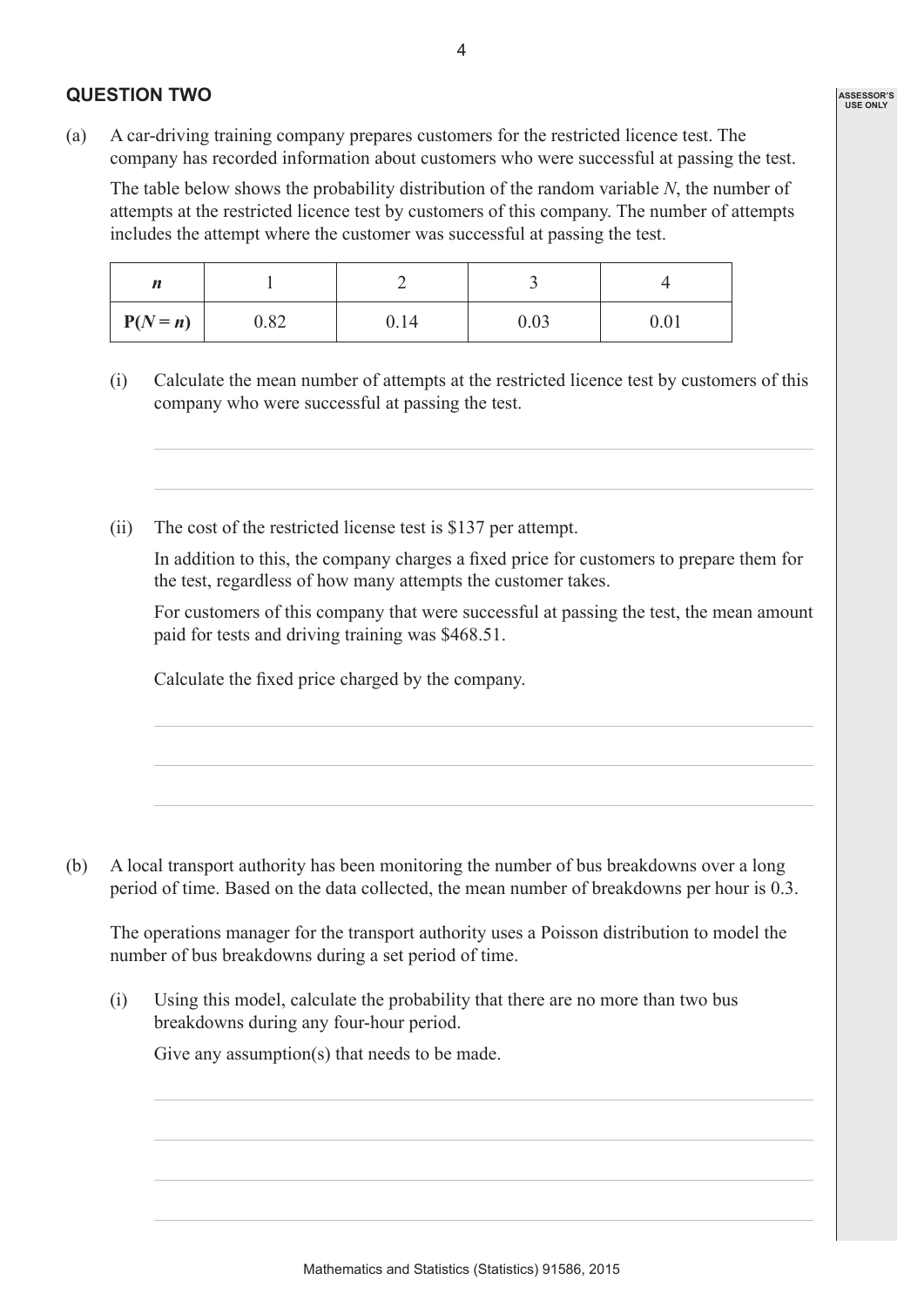- **ASSESSOR'S USE ONLY**
- (ii) The operations manager has produced a graph of the data collected on the number of bus breakdowns during 12-hour periods (the experimental distribution).



 Discuss whether a Poisson distribution is a good model for the number of bus breakdowns for any 12-hour period.

 As part of your discussion, you should compare the features of the experimental and model (theoretical) distributions. You may wish to draw on the graph above, but should include any probabilities related to these drawings in your working below.

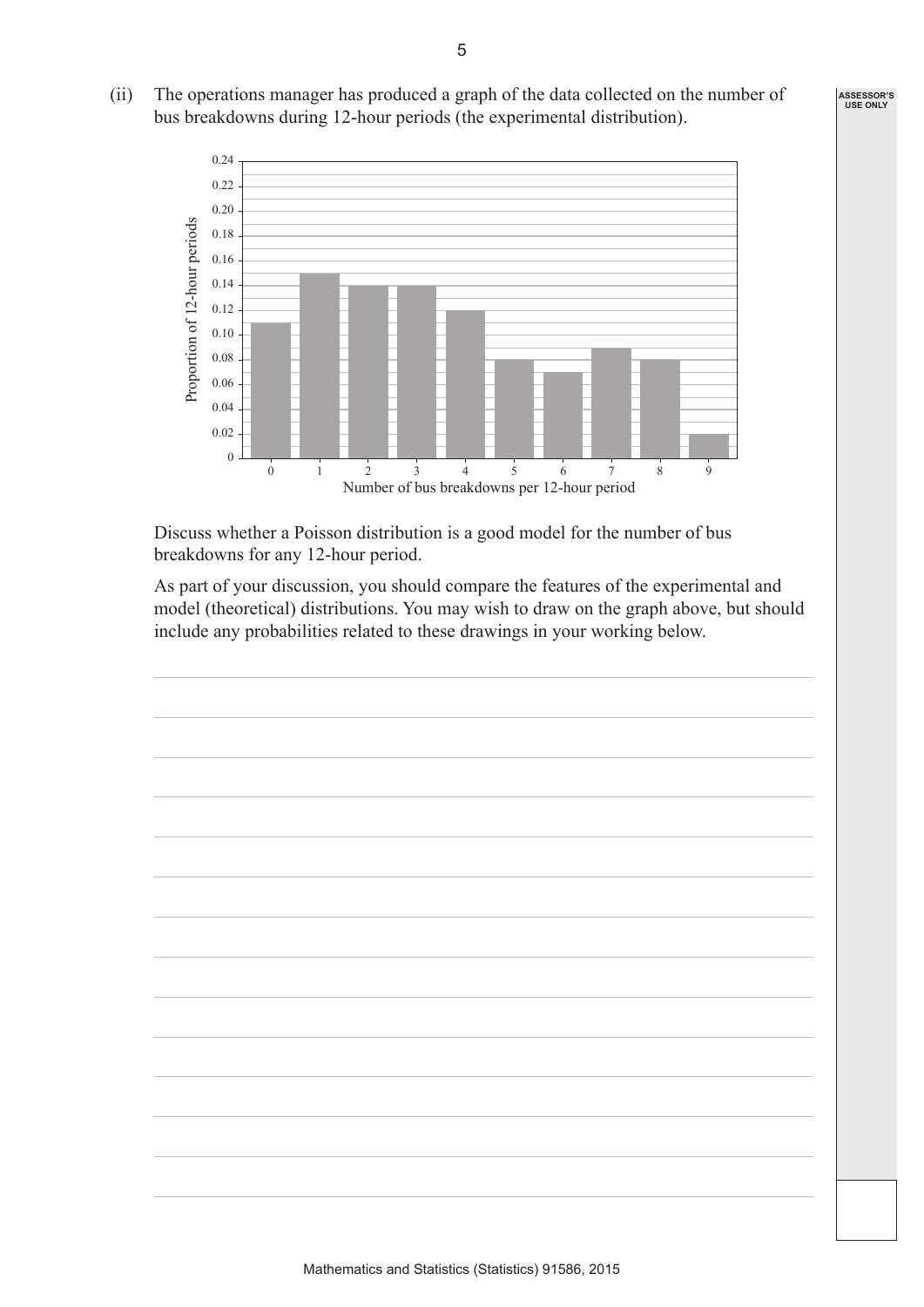#### **QUESTION THREE**

- (a) The prices of ten-year-old hatchback cars sold in New Zealand during 2014 can be modelled by a normal distribution, with mean \$7500 and standard deviation \$2000.
	- (i) Ten-year-old hatchback cars could be considered "over-priced" if they sold for more than \$9000.

 Based on the model provided, calculate the percentage of "over-priced" cars that sold for more than \$9500.





 The student claims that the prices of ten-year-old hatchback cars are not normally distributed, as the distribution of car prices in the sample is negatively skewed.

Discuss why the student may be incorrect in their reasoning.

Give at least TWO discussion points.

**ASSESSOR'S USE ONLY**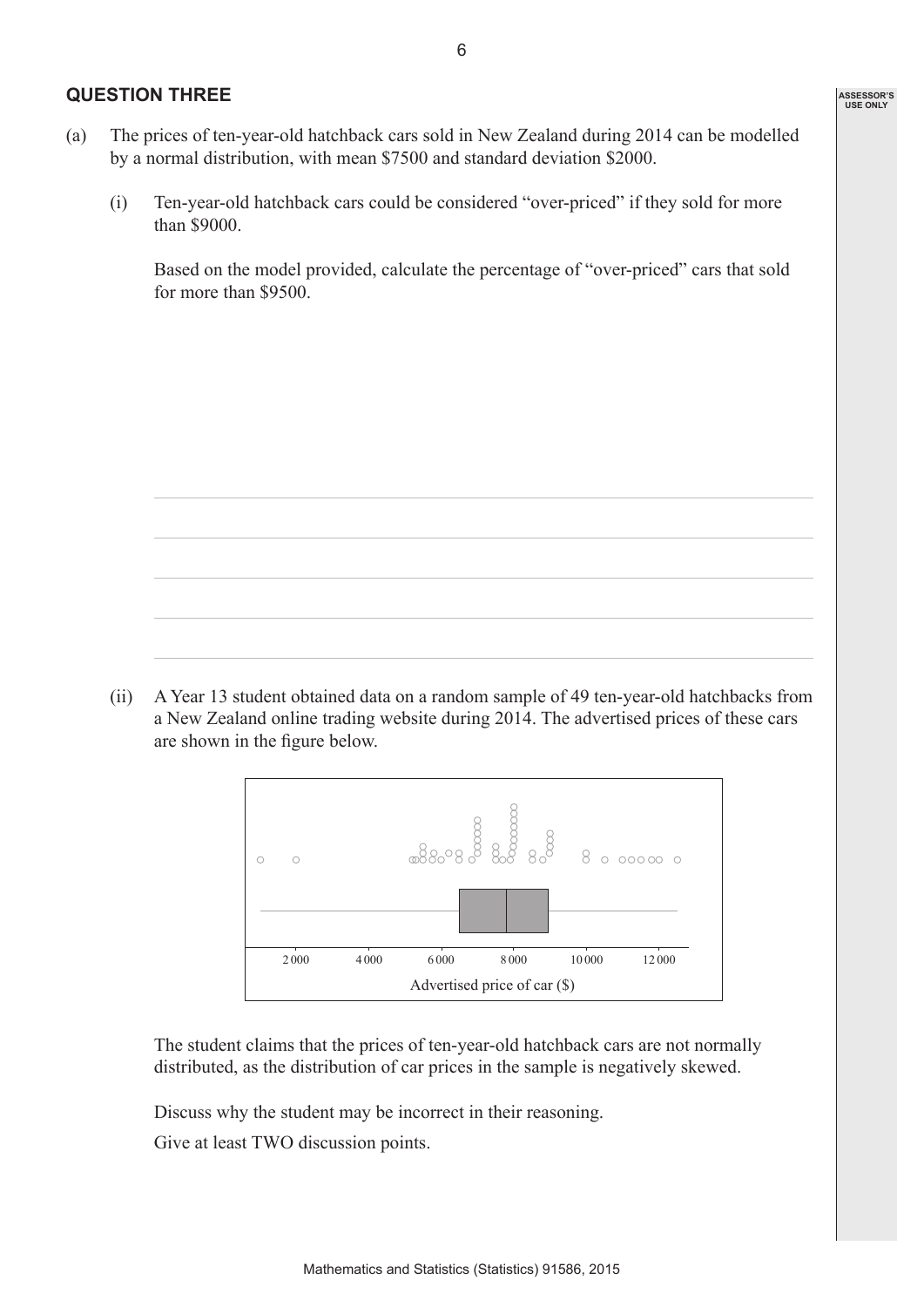#### **ASSESSOR'S USE ONLY**

| the contract of the contract of the contract of the contract of the contract of |  |
|---------------------------------------------------------------------------------|--|

(b) The time taken to travel along a stretch of motorway in Dunedin by car can be modelled by a random variable that takes on values between 3 and 8 minutes. The most likely time taken is 4 minutes.

Using a triangular probability distribution model:

(i) Calculate the probability that it will take more than 4 minutes to travel along this stretch of motorway by car.

(ii) Explain why the median time taken to travel this stretch of motorway by car is not 6 minutes.